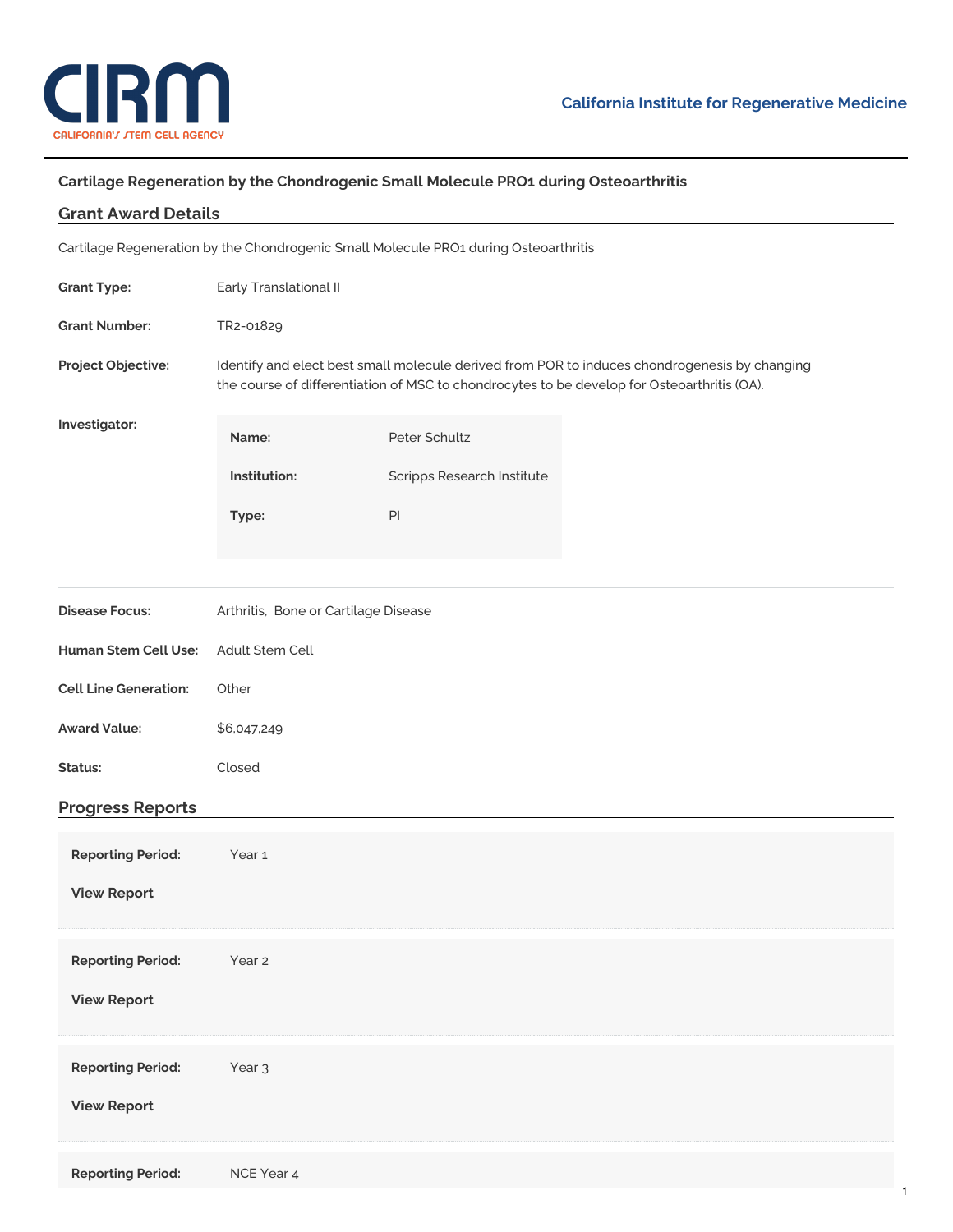## **Grant Application Details**

**Application Title:** Cartilage Regeneration by the Chondrogenic Small Molecule PRO1 during Osteoarthritis

**Public Abstract:** The ability to direct the differentiation of resident mesenchymal stem cells (MSCs) towards the cartilage lineage offers considerable promise for the regeneration of articular cartilage after traumatic joint injury or age-related osteoarthritis (OA). MSCs can be stimulated in vitro to form new functional cartilage. In the OA-affected joint, the repair is insufficient, leaving a damaged matrix, suggesting that key factors are missing to properly direct the regenerative process. Molecules that activate the chondrogenic potential of cartilage stem cells may potentially prevent further cartilage destruction and stimulate repair of cartilage lesions.

> Currently there are no disease-modifying therapeutics available for the 40 million Americans suffering from OA. Therapeutic options are limited to oral and intra-articularly injected pain medications and joint replacement surgery. The primary objective of this project is to develop a non-invasive, therapeutic for the regeneration of cartilage in OA. This new therapy will target the resident MSCs in the joint, stimulate production of new cartilage matrix, promote repair and thus limit additional joint damage and improve joint pain and function.

To provide a proof-of-concept for our strategy, a cell-based screen of a diverse small molecule library led to compounds capable of enhancing the formation of articular cartilage (chondrogenesis) from MSCs in vitro. In secondary assays, molecules were assessed for protection of the existing cartilage against induced tissue damage. Through these approaches, the lead low molecular weight small molecule PRO1 was identified which promotes cartilage differentiation and protects cartilage from damage. PRO1 reproducibly demonstrated in vivo efficacy in two animal models of OA (surgical and enzyme-induced). OA-associated pain was reduced and the architecture of the cartilage was restored. PRO1 therefore appears to activate the regenerative potential of the resident cartilage stem cells.

**California:**

**Statement of Benefit to** Osteoarthritis (OA) is the most prevalent musculoskeletal disease and globally the 4th leading cause of Years Lost to Disease (YLD). OA affects over 40 million Americans and the magnitude of the problem is predicted to increase even further with the obesity epidemic and aging of the baby boomer generation. It is estimated that 80% of the population will have radiographic evidence of OA by age 65 years. The annual economic impact of arthritis in the U.S. is estimated at over \$100 billion, representing more than 2% of the gross domestic product. OA accounts for 25% of visits to primary care physicians. In 2004 OA patients received 650,000 knee and hip replacements at a cost of \$26 billion. Without change in treatment options 1.8 million joint replacements will be performed in 2015.

> OA is a painful, degenerative type of arthritis; physical activity can become difficult or impossible. Some patients with osteoarthritis are forced to stop working because their condition becomes so limiting. OA can interfere with a patient's ability to even perform routine daily activities, resulting in a decrease in quality of life. The goals of osteoarthritis treatment are to relieve pain and other symptoms, preserve or improve joint function, and reduce physical disability. Current therapeutic options are limited to pain medications and joint replacement for patients with advanced disease. No disease-modifying OA drugs are approved for clinical use. OA is thus a major unmet medical need with a huge clinical and socioeconomic impact and a complete absence of effective therapies. Clearly the development of a new therapeutic that is both symptom and disease modifying would have a significant impact on the well-being of Californians and reduce the negative economic impact on the state resulting from this highly prevalent disease.